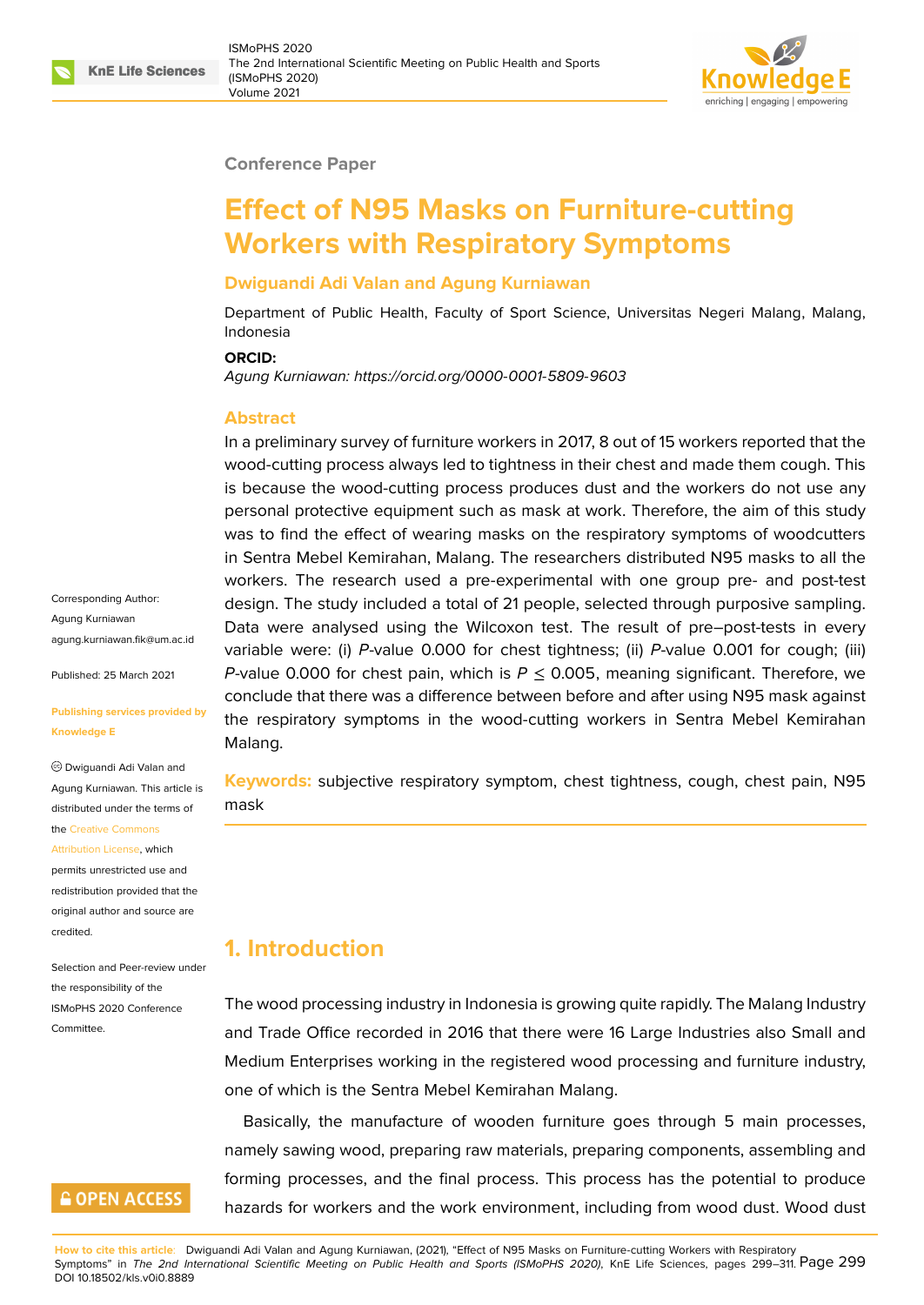can be generated from mechanical processes such as refining, cutting, and processing organic materials such as wood [1].

Preliminary research is carried out by researchers to find out which process causes subjective complaints in the form of shortness of breath and coughing. 15 workers of processing wood into furniture S[en](#page-10-0)tra Mebel Kemirahan Malang, 8 people (53.3%) said that the process of chopping wood often caused subjective complaints of shortness of breath and coughing, 4 people (26.6%) said the process colouring and finishing, and the remaining 3 people (20%) said the sanding process. Observations during the preliminary survey also indicated that workers processing wood into furniture mostly did not use nose protectors or masks while working.

The lungs and the respiratory tract are the organs most exposed to occupational exposure to hazardous substances [2]. As many as 25% of respondents' complaints of informal sector furniture workers in Tasikmalaya are shortness of breath [3]. Subjective complaints that arise on Coal Yard work area workers at PT. Indonesia Power, Suralaya, because they do not use PPE, one [of t](#page-10-1)hem is shortness of breath [4]. There are several factors related to the lung capacity of workers in the Antang Makasar furni[tu](#page-10-2)re industrial area. One of them is the length of time working for workers who are exposed to wood dust. The longer the working hours of a furniture worker, the more [wo](#page-11-0)rkers are exposed to wood dust [5].

According to Law No. 1 year 1970 workers / laborers / other people who enter the workplace are required to wear PPE according to the potential dangers and risks. The reality on the [gr](#page-11-1)ound is not the same as the government's recommendation contained in this law. Whereas wood dust itself is dangerous if it contaminates wood processing workers into furniture. According to the study, 10 out of 18 workers who showed symptoms of clinical abnormalities due to exposure to dust were workers who were not used to wearing Personal Protective Equipment (PPE) in the form of masks. There is also a relationship between the use of PPE masks and the vital capacity of the lungs of furniture workers at UD Putra Kusuma Jati [6].

Based on the description above, the researcher wants to examine the effect of giving masks on respiratory problems in furniture wor[ke](#page-11-2)rs in the cutting section at Sentra Mebel Kemirahan Malang.

Respiratory disorders are very diverse and can manifest in various other respiratory diseases. For example, several occupational diseases of the respiratory tract that can be caused by dust, especially wood dust, are upper airway irritation and sinonasal cancer. Some examples of respiratory problems are shortness of breath, coughing, chest pain, etc.[2].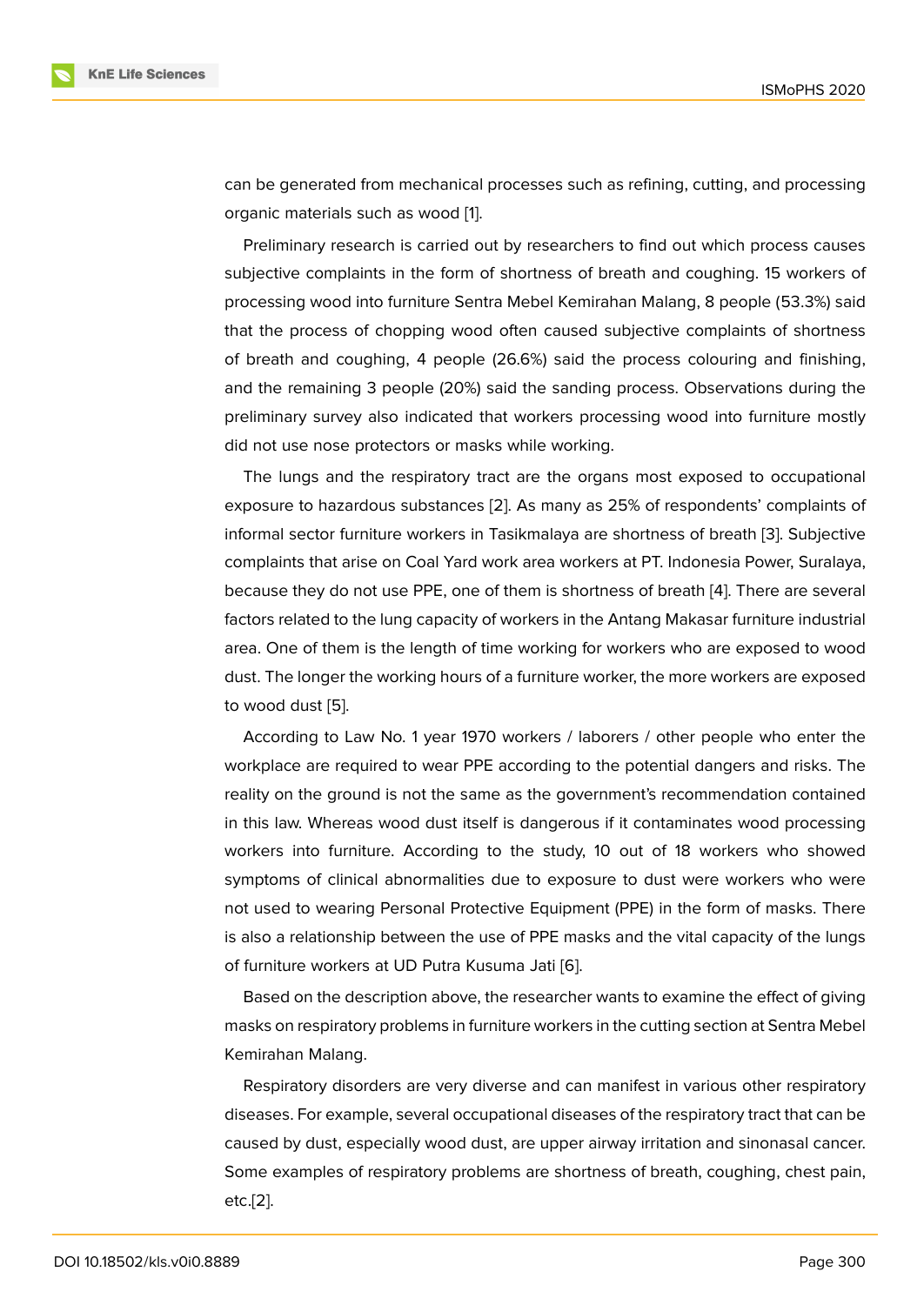Shortness of breath is caused by the flow of air in the airways narrowing. Narrowing can occur because the airways are tightened, oedema or because secretions block the flow of air. Shortness of breath can be determined by counting the breaths in one minute. In general, normal adults breathe around 12-17 times per minute (Mutaqqin, 2008: 40). If the respiratory rate is> 24x per minute, it is called tachypnoea or breathing quickly and does not experience changes in breathing depth (Lyrawati, 2012: 24). If there is a complaint of shortness of breath, the body will immediately make efforts to increase the frequency of breath.

Coughing is an explosive expiration to remove secretions and foreign bodies from the tracheobronchial tract (Isselbacher et al, 2012). Coughing is the most common cardiorespiratory symptom. The cough reflex removes foreign bodies and microorganisms and helps remove the accumulated mucus. Finally, the body will respond to coughing to remove the foreign object (dust).

In the respiratory tract, the incoming dust will settle and cause mucosal oedema of the respiratory wall. This causes narrowing of the airways. The response to airway narrowing can range from shortness of breath and to chest pain, especially on inspiration. Chest pain does not directly indicate a specific disease, but can be an indicator if the respiratory tract is damaged [7].

The N95 respirator mask is a respiratory protection device designed to tightly cover the user's face, especially the nose and mouth, and is very efficient at filtering out particles in the air including [mi](#page-11-3)croorganisms. It was also stated that NIOSH and OSHA recommended that the N95 mask be able to protect workers well against even very dusty conditions [8].

### **2. Method**

The research design used was pre-experimental research, with a one group pre- and post-test research design, and used a cross sectional approach. This study aims to determine whether there is an effect of giving masks (independent variable) on respiratory problems (dependent variable) of woodcutter workers at Sentra Mebel Kemirahan Malang. The sampling technique used in this study was purposive sampling. The samples used were woodcutter workers at Sentra Mebel Kemirahan Malang who met the following inclusion criteria: 1) Wood cutting workers, 2) Following the research process from pre-test, intervention to post-test, 3) When cutting wood, the frequency of breath more than normal (12-17x per minute), 4) Not wearing a mask when cutting wood, 5) Willing to be involved in research. Meanwhile, the exclusion criteria are: 1) Workers who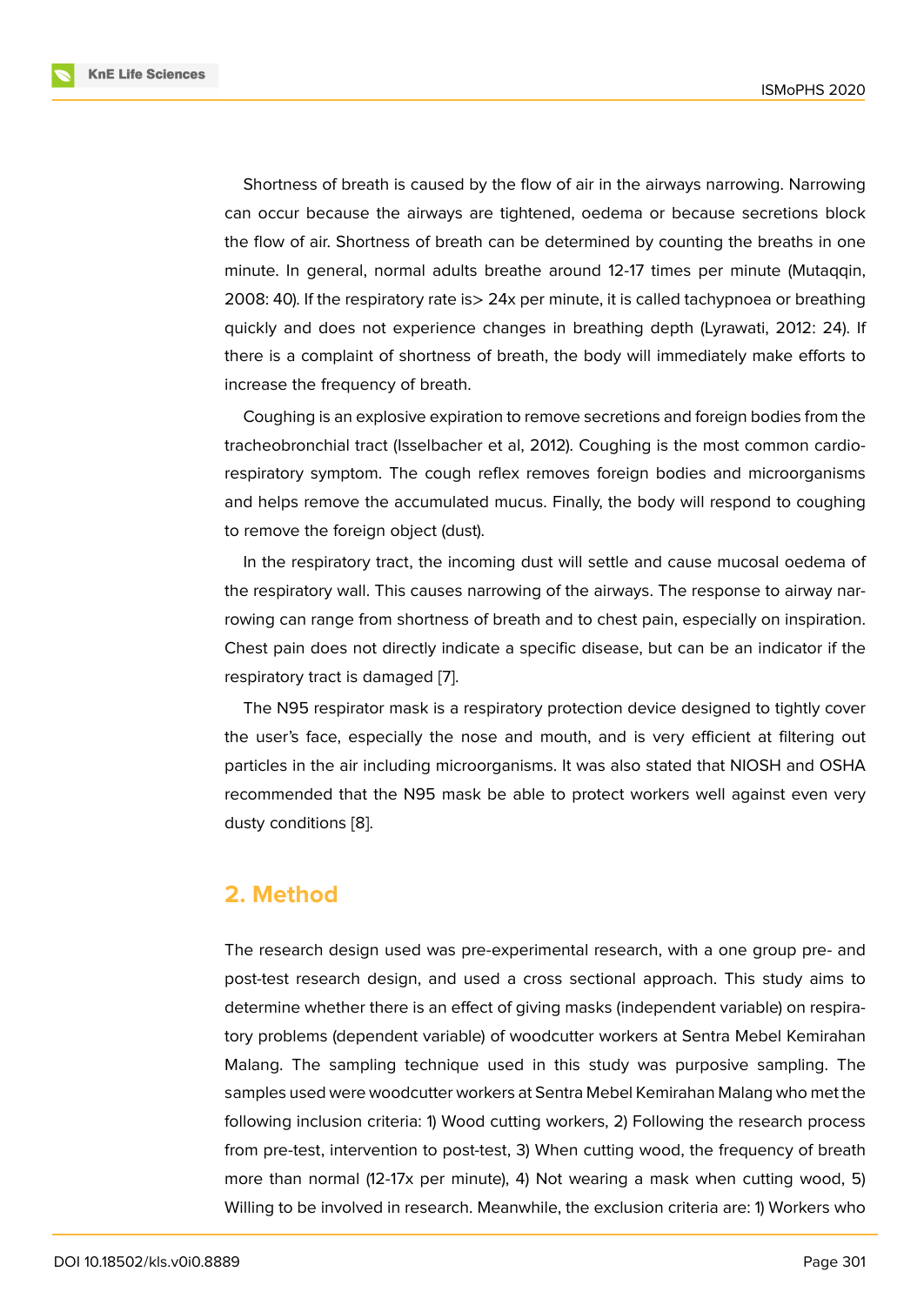

have chronic obstructive pulmonary disease (COPD), 2) Workers who have a history of chest trauma, 3) Workers who have a history of treatment for heart and kidney diseases and are taking medications for respiratory problems,

The instruments in this study were: 1) a stopwatch used to measure the number of breaths in 1 minute, 2) an observation sheet containing a cough scale of 1-5. Scale 1 which means workers do not experience coughing while working, scale 2 cough workers 1-2x, scale 3 cough workers 3-5x, scale 4 cough workers> 5x, 3) Virtual Analog Scale (VAS) questionnaire in the form of lines with numbers 0- 10, where each number is the same distance, namely 1 cm. Workers are asked to mark the level of chest pain on the number line to describe the feeling of chest pain experienced at work, 4) N95 masks. The statistical test used was the Wilcoxon test, with ordinal data. This test is conducted to determine whether or not there is a difference between the pre-test and post-test.

### **3. Results**

Based on the research that has been done, the largest distribution of respondents' age is between the ages of 45 - 54 years, which is 12 people (57.1%). Followed by respondents aged 55 - 64 years as many as 7 people (33.4%), and as many as 2 people (9.5%) were respondents aged less than 45 years.

### **3.1. Result of breath frequency statistical test**

Based on the measurement of the frequency of breath of respondents at Sentra Mebel Kemirahan Malang, before and after using the N95 mask are:

|  | TABLE 1: Statistical test results of breath frequency before and after using the N95 mask. |  |  |  |
|--|--------------------------------------------------------------------------------------------|--|--|--|
|  |                                                                                            |  |  |  |

| <b>Variable</b> | N  | <b>Mean</b> | SD    | P-value |
|-----------------|----|-------------|-------|---------|
| Pre-test        | 21 | 2.43        | 0.507 | 0.000   |
| Post-test       | 21 | 1.57        | 0.507 |         |

Source: Author's own work.

The results of the Pre Test and Post Test of the respondent's breathing frequency before and after using the N95 mask, obtained that the P Value is 0.000 (P  $\leq$  0.005, which means significant).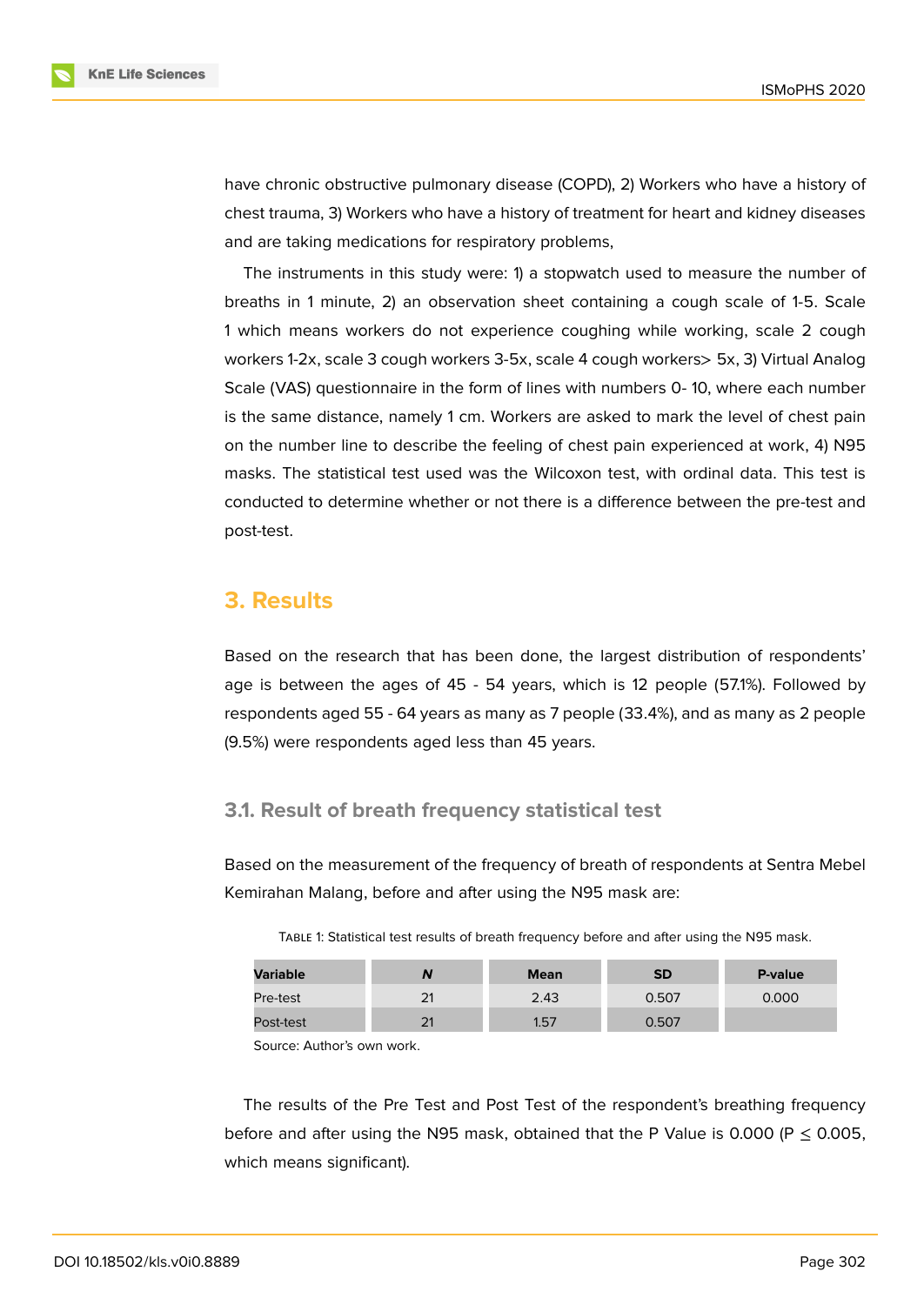## **3.2. Cough statistical test results**

Based on the measurement of cough intensity on respondents at Sentra Mebel Kemirahan Malang, before and after using the N95 mask are:

TABLE 2: Cough statistical test results before and after using the N95 mask.

| Variable  | N        | <b>Mean</b> | <b>SD</b> | P-value |
|-----------|----------|-------------|-----------|---------|
| Pre-test  | 21       | 1.86        | 0.910     | 0.001   |
| Post-test | 21<br>∠∣ | 1.24        | 0.539     |         |

Source: Author's own work.

The results of the Pre Test and Post Test of the cough intensity of the respondents before and after using the N95 mask, obtained that the P value is 0.001 ( $P \le 0.005$ , which means significant).

### **3.3. Chest pain statistical test results**

Based on the measurement of chest pain using the Visual Analog Scale (VAS) for respondents at Sentra Mebel Kemirahan Malang, before and after using the N95 mask are:

TABLE 3: Statistical test results for chest pain before and after using the N95 mask.

| <b>Variable</b> | N  | <b>Mean</b> | <b>SD</b> | P-value |
|-----------------|----|-------------|-----------|---------|
| Pre-test        | 21 | 2.69        | 1,239     | 0,000   |
| Post-test       | 21 | 0.81        | ).782     |         |

Source: Author's own work.

The results of the Pre Test and Post Test for chest pain using the Visual Analog Scale (VAS) on respondents before and after using the N95 mask, obtained that the P Value is 0.000 ( $P \le 0.005$ , which means significant).

## **4. Discussion**

### **4.1. General description**

It is known that the age distribution of workers between 45 - 54 years is 12 people (57.1%), 7 people aged 55 - 64 years (33.4%), and 2 people <45 years old (9.5%). The increasing age of a person will affect the tissues in the body, including the function of the decreased elasticity of the lungs. In line with the relationship between age and lung function disorders in furniture workers in Sragen. A total of 28 workers aged over 40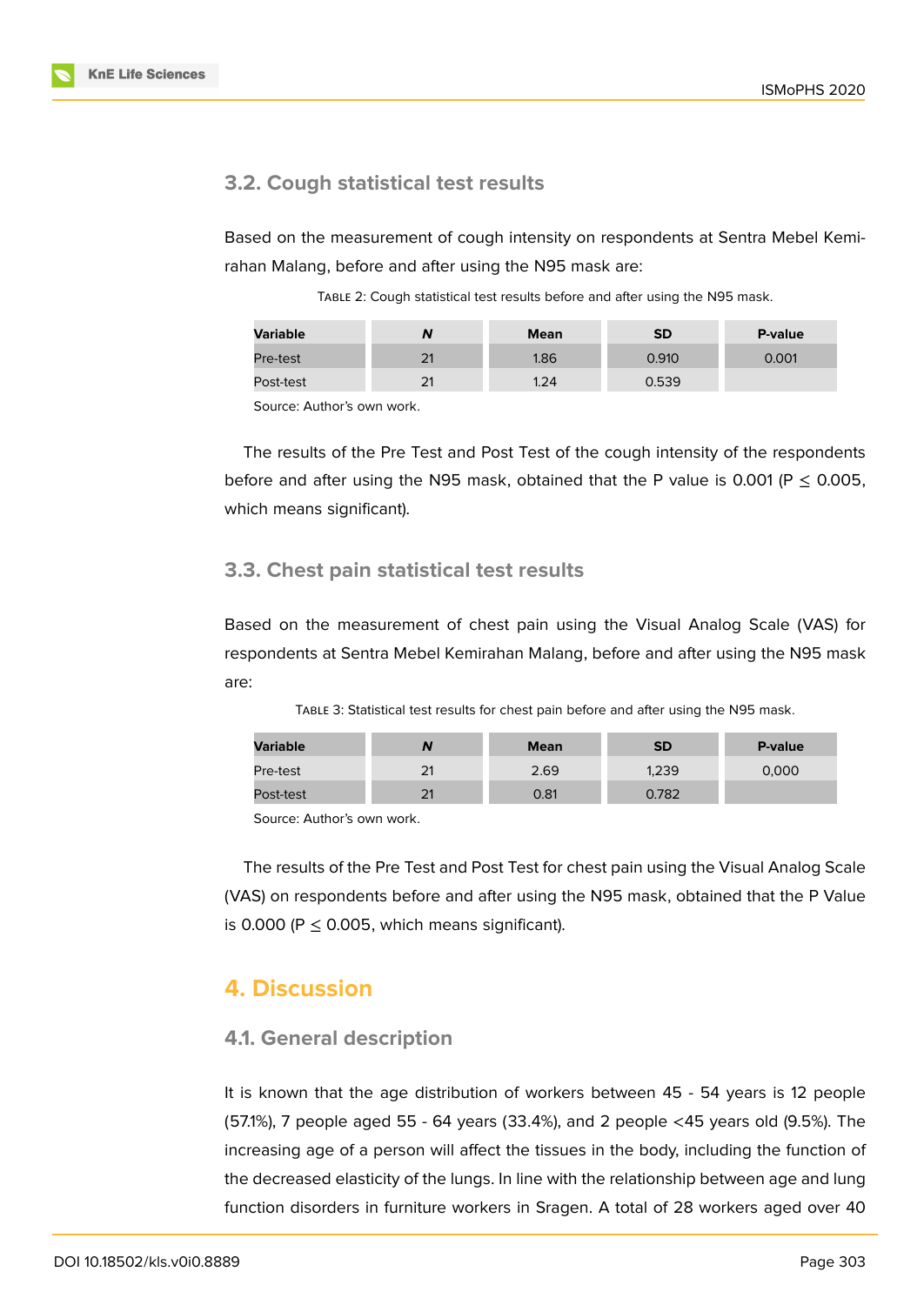years, 21 of them (75%) had abnormal lung function [9]. People aged 30-40 years will experience a decrease in lung capacity on average. This is caused by a decrease in the body's biological abilities due to aging cells with age.

### **4.2. Respondent subjective respiratory symptom**

### **4.2.1. Chest tightness**

From the pre-test results, it was found that 12 respondents had a breath frequency of 18-23x per minute and 9 people with a breath rate> 23x per minute. The results showed that the breath frequency of workers who did not use PPE masks while working chopping wood was quite high, with an average of 22.5 times per minute, with normal adult breathing frequencies around 12-17 times per minute (Mutaqqin, 2008: 40). Like research vital capacity of the lungs of furniture workers at UD Putra Kusuma Jati 10 out of 18 workers show symptoms of clinical abnormalities, in the form of increased breathing effort due to exposure to dust, are workers who are not used to wearing Personal Protective Equipment (PPE) in the form of masks [6]. Research on Jati Berkah furniture workers in Jambi City shows that 61.5% of workers who do not use PPE experience respiratory problems, while 80% of workers who use PPE do not experience respiratory problems [10]. This also results in an increase in [th](#page-11-2)e frequency of breath of a person who inhales the dust continuously

### **4.2.2. Cough**

Coughing is a reflex response from the body when there is irritation in the airways. Dust that enters the respiratory tract will cause a cough reflex. The results of the cough intensity pre-test showed that 9 people did not cough and 12 coughed while cutting wood. With details of 7 people coughing between 1-2 times, 4 people coughing between 3-5 times, and 1 person coughing more than 5 times. This is the same as the complaints of shortness of breath felt by 25% of informal sector furniture workers in Tasikmalaya [3] especially those who don't use PPE. That there is a relationship between the habit of wearing masks and the incidence of cough experienced by furniture workers in Pasuruan. 34% of workers who rarely wear masks during work experience severe coughs by 7[%](#page-10-2) and moderate coughs by 27% [11].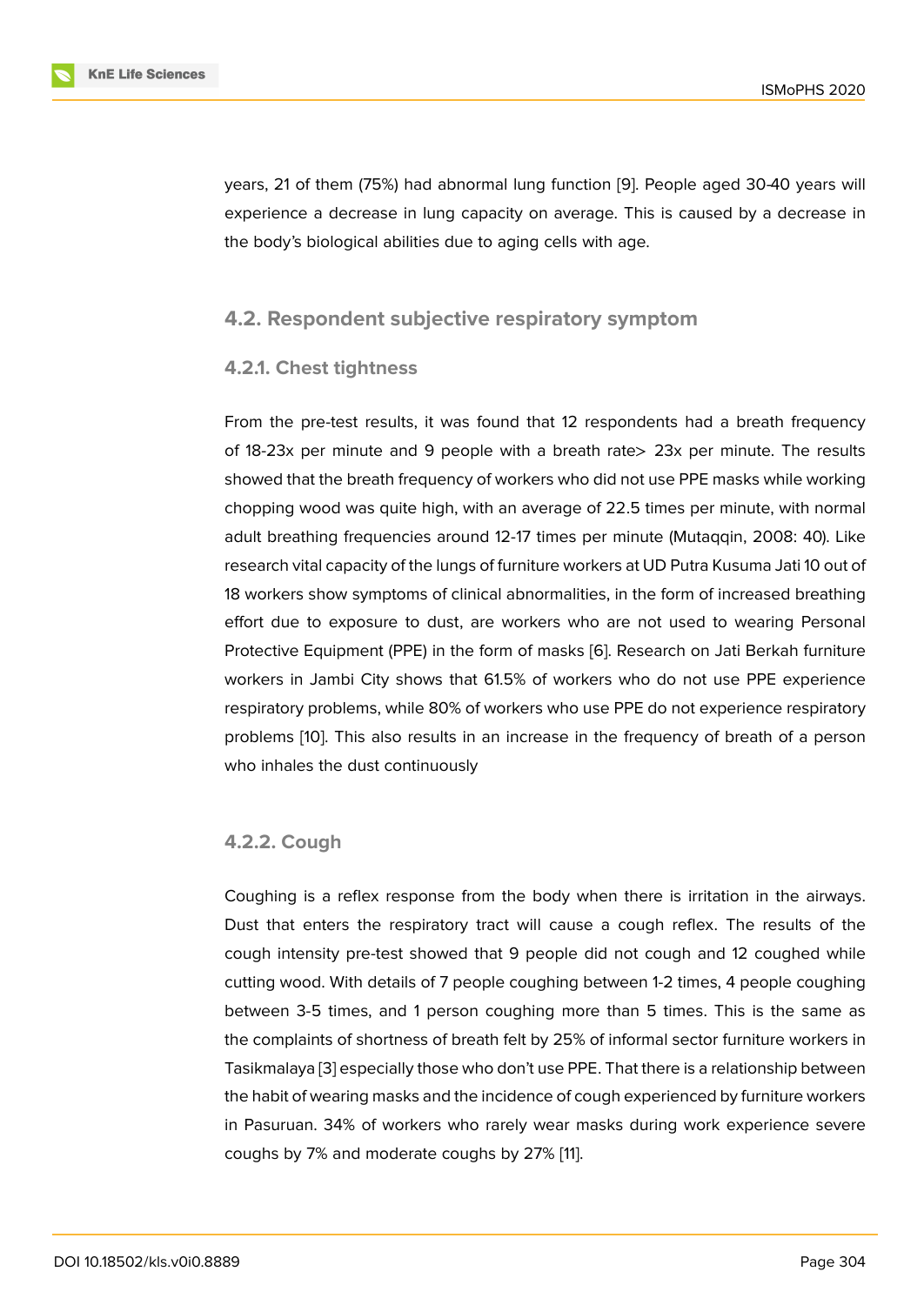### **4.2.3. Chest pain**

Most of them feel difficulty when doing deep inspiration and feel uncomfortable sensations in the chest while working. The average pre-test results conducted by researchers showed a value of 2.71 cm or can be categorized as a scale of 2 (2-4 cm), with details:

| No. of respondents      | VAS point (cm)          |
|-------------------------|-------------------------|
| 1                       | 4                       |
| $\overline{\mathbf{c}}$ | 3                       |
| 3                       | 3                       |
| 4                       | $\overline{4}$          |
| 5                       | $\mathbf{1}$            |
| 6                       | 1.5                     |
| 7                       | $\overline{2}$          |
| 8                       | $\overline{4}$          |
| 9                       | $\mathbf 2$             |
| 10 <sup>1</sup>         | $\overline{4}$          |
| 11                      | $\overline{2}$          |
| 12                      | 3                       |
| 13                      | $\overline{2}$          |
| 14                      | 5                       |
| 15                      | 1.5                     |
| 16                      | $\mathbf{1}$            |
| 17                      | $\mathbf{1}$            |
| 18                      | $\overline{4}$          |
| 19                      | $\overline{\mathbf{r}}$ |
| 20                      | 3                       |
| 21                      | 1.5                     |
|                         | $\Sigma = 2.71$         |

TABLE 4: Distribution of VAS points of respondents before being given an N95 mask.

The pre-test results were obtained after the respondents worked for 30 minutes in the cutting section. Because according to most respondents, the feeling of discomfort in the chest and the process of breathing occurs about 30-45 minutes after cutting wood. For example, Jati Berkah furniture workers in Jambi City, 61.5% of workers who do not use PPE experience respiratory problems, including working in the wood cutting division [10].

**4.3. Af[te](#page-11-4)r given the N95 mask**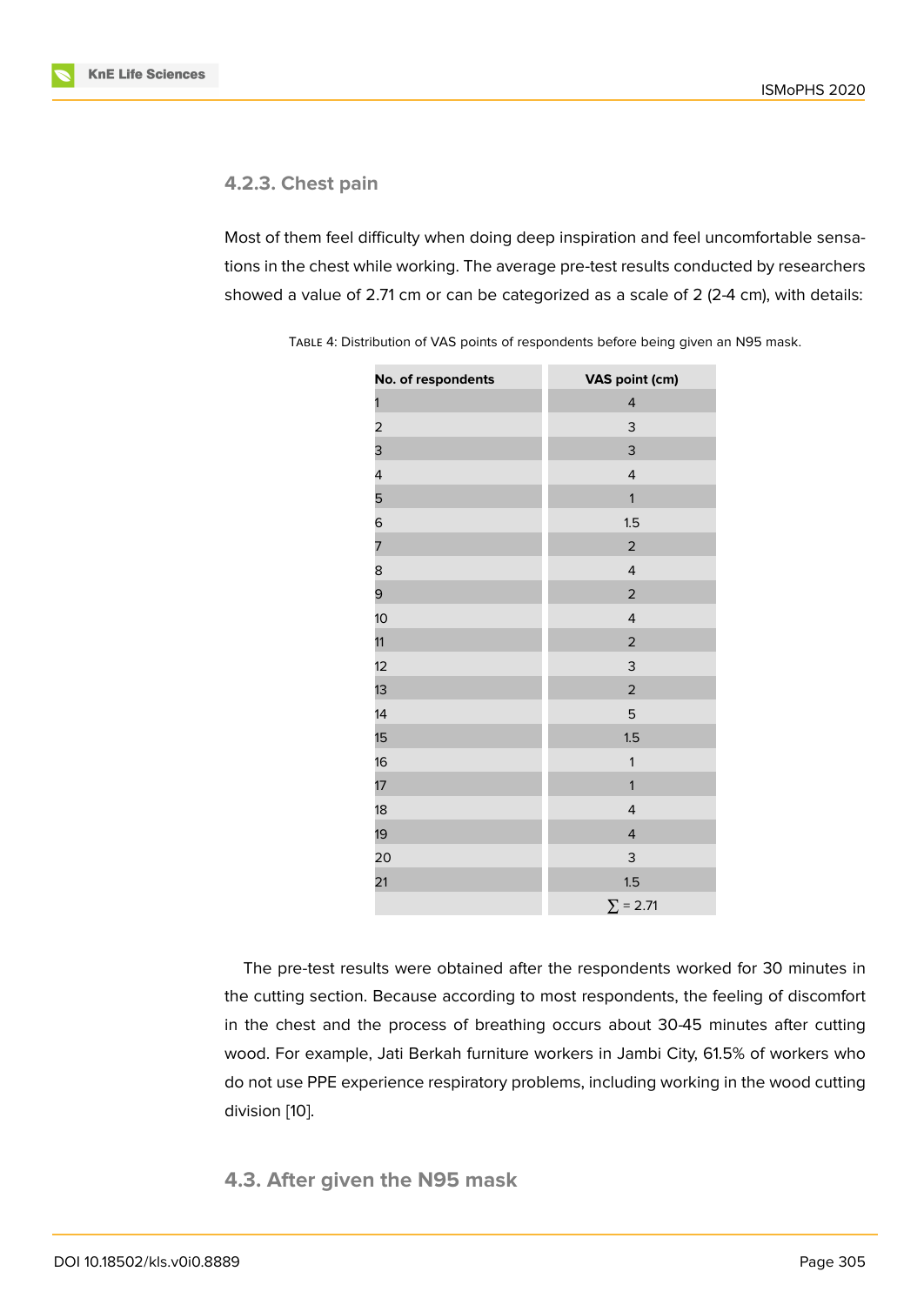#### **4.3.1. Chest tightness**

With the provision of N95 masks to respondents, the average respiratory frequency of respondents from 22.5 times per minute decreased to 18.95 times per minute. This is supported by a statement stating that the feeling of tightness, which in this case is due to an increase in the frequency of breath experienced by the respondent, can be prevented by avoiding the irritant (wood dust). And one way to avoid this is to wear an N95 mask. N95 mask which can filter 95% dust which is 0.1-0.3 micron in size [11].

Ichsani's research (2015) illustrates that if there are no split stone processing workers, the value of Forced Vital Capacity (FVC) is abnormal. Meanwhile 45.5% of workers who do not wear masks while working have an abnormal FVC. This happens beca[us](#page-11-5)e the dust that workers continue to inhale affects their airways.

#### **4.3.2. Cough**

Giving N95 masks to respondents caused a change in the cough scale. The cough scale used by researchers was the cough scale as follows: 1) Scale 1: no cough, 2) Scale 2: slight cough (1-2 times), 3) Scale 3: moderate cough (3-5 times), 4) Scale 4: severe cough  $(> 5$  times).

There was a change from scale 2 (1.85) to scale 1 (1.23), with details:

In a similar study, the use of masks can reduce pharyngitis symptoms in mining workers exposed to sulphur gas in Ijen Crater Banyuwangi. 23% of respondents (5 people) got a score of 1 with a severity of 4% -6%, while 77% of respondents (17 people) got a score of 2 with a severity of 10% -12%. The significance test carried out by the study was 0.00 ( $p < 0.05$ ), so it means that by using a mask, there is a decrease in pharyngitis symptoms in workers exposed to sulphur gas in Ijen Crater Banyuwangi [13].

#### **4.3.3. Chest pain**

The test results after being given an N95 mask were that the average value of chest pain felt by respondents changed. The scale of discomfort the researchers used were: 1) Scale 1) (0-2 cm): no sensation, 2) Scale 2 (2-4 cm): uncomfortable, 3) Scale 3 (4-6 cm): unpleasant, 4) Scale 4 (6-8 cm): very unpleasant, 5) Scale 5 (8-10 cm): unbearable sensation.

The change in value after giving the N95 mask is at 0.8 cm (scale 1) with details: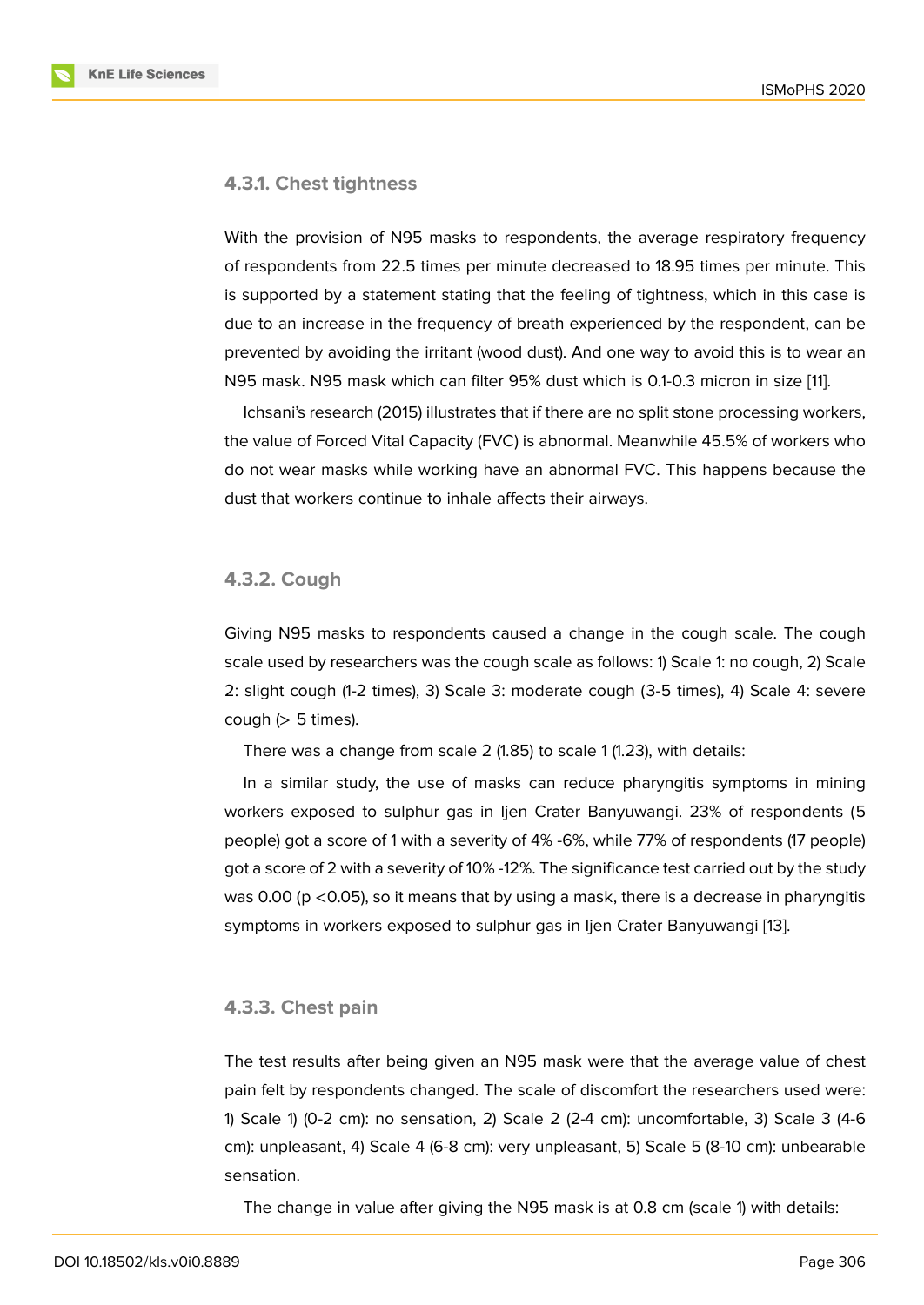| No. of respondents | <b>Pre-test (Scale)</b> | <b>Post-test (Scale)</b> |
|--------------------|-------------------------|--------------------------|
| 1                  | 3                       | $\mathbf 2$              |
| 2                  | $\mathbf 2$             | $\mathbf{1}$             |
| 3                  | $\mathbf{2}$            | $\mathbf{1}$             |
| 4                  | 3                       | $\mathbf 2$              |
| 5                  | $\mathbf{1}$            | $\mathbf{1}$             |
| 6                  | $\mathbf{1}$            | $\mathbf{1}$             |
| 7                  | $\mathbf{1}$            | $\mathbf{1}$             |
| 8                  | 3                       | $\mathbf{1}$             |
| 9                  | $\mathbf{1}$            | $\mathbf{1}$             |
| 10                 | 3                       | $\mathbf 2$              |
| 11                 | $\mathbf{1}$            | $\mathbf{1}$             |
| 12                 | $\mathbf{2}$            | $\mathbf{1}$             |
| 13                 | $\mathbf 2$             | $\mathbf{1}$             |
| 14                 | $\overline{4}$          | 3                        |
| 15                 | $\mathbf{1}$            | $\mathbf{1}$             |
| 16                 | $\mathbf{1}$            | $\mathbf{1}$             |
| 17                 | $\mathbf{1}$            | $\mathbf{1}$             |
| 18                 | $\mathbf 2$             | $\mathbf{1}$             |
| 19                 | $\mathbf{2}$            | $\mathbf{1}$             |
| 20                 | $\overline{\mathbf{c}}$ | $\mathbf{1}$             |
| 21                 | $\mathbf{1}$            | $\mathbf{1}$             |
|                    |                         |                          |

TABLE 5: Distribution of cough severity scale of research respondents.

the control of the control of the con-

This means that the value of the respondent's chest pain decreased by 1.91 cm, from the previous 2.71 cm (scale 2). Similar to research in Beijing, which shows that the number of health workers who are already wearing N95 masks continuously was found to be less (7.2%) symptoms of Clinical Respiratory Illness (CRI) arise than the number of workers who do not use N95 masks continuously (17%) [14].

## **4.4. Analysis of the effect of giving N95 m[ask](#page-12-0)s on subjective complaints of respiratory symptom**

Personal protective equipment (PPE) is a device that has the ability to protect a person in work which functions to isolate workers from hazards in the workplace. Protection of workers through technical efforts to secure work premises, equipment and environment needs attention. In fact, the use of personal protective equipment for masks also has an impact on the lung capacity of rice mill workers in Sidrap Regency, with  $p = 0.038$ for the use of PPE [15]. This is the same as the relationship between length of work and use PPE with the vital lung capacity (VC) of gold miners in the mining area of the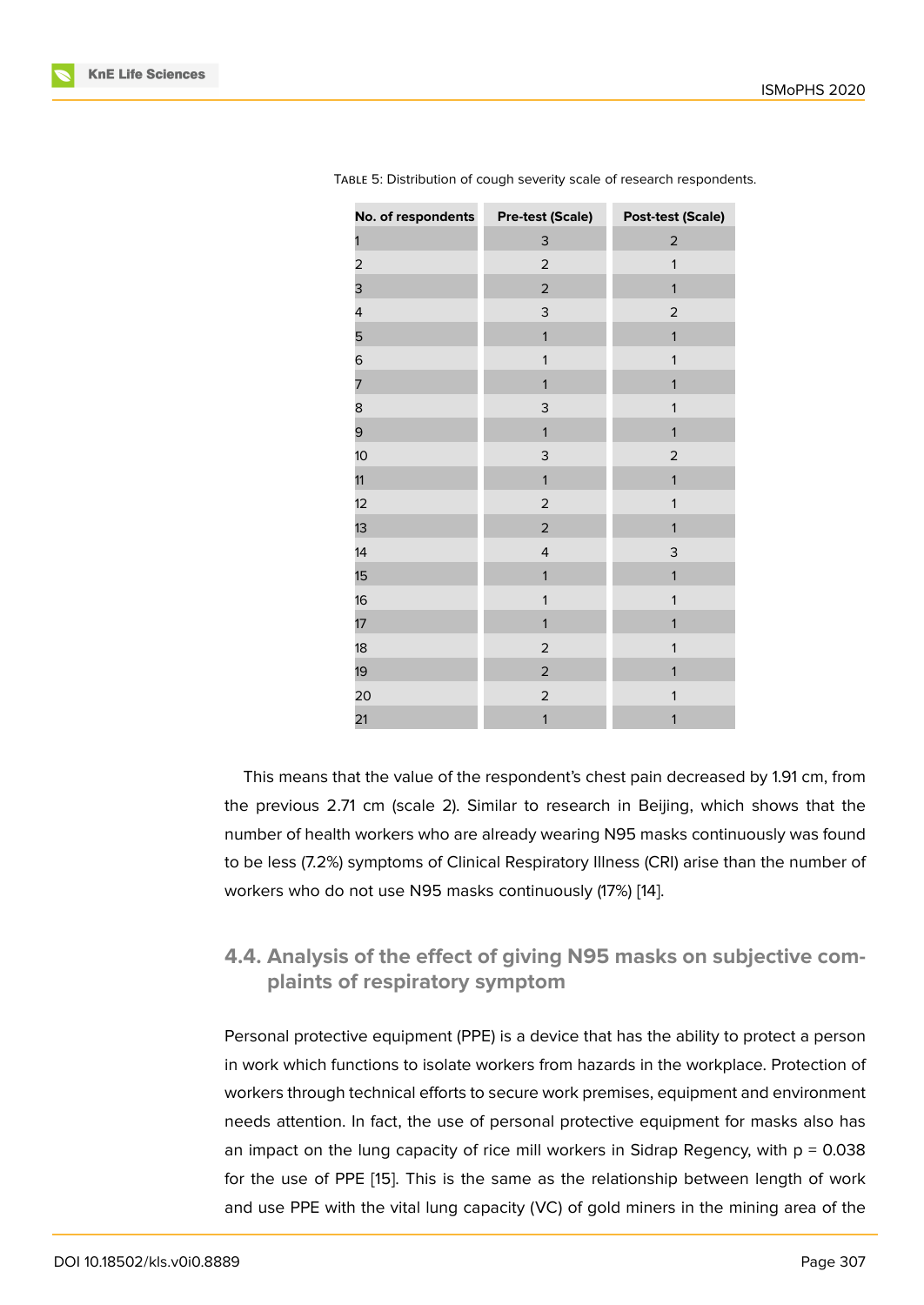| No. of respondents | VAS point (cm) |
|--------------------|----------------|
| 1                  | $\overline{a}$ |
| 2                  | $\mathbf{1}$   |
| 3                  | $\mathbf{1}$   |
| 4                  | $\mathbf 2$    |
| 5                  | $\mathsf O$    |
| 6                  | 0.5            |
| 7                  | $\mathbf{1}$   |
| 8                  | $\mathbf{1}$   |
| 9                  | $\circ$        |
| 10 <sup>1</sup>    | $\mathbf{1}$   |
| 11                 | $\mathsf O$    |
| 12                 | 0.5            |
| 13                 | 0.5            |
| 14                 | $\mathbf{1}$   |
| 15                 | $\mathsf O$    |
| 16                 | $\mathsf O$    |
| 17                 | $\mathsf O$    |
| 18                 | 2.5            |
| 19                 | $\overline{2}$ |
| 20                 | 0.8            |
| 21                 | $\mathsf O$    |
|                    | $\Sigma = 0.8$ |

TABLE 6: Distribution of VAS points of respondents after being given an N95 mask.

Tatelu. The relationship between the use of PPE and the value of Vital Lung Capacity (VC) of workers shows that there is a relationship (p value = 0.021 <0.05) [16]. The habit of using a mask will reduce exposure to dust in the lungs, and the tool functions as a filter for respiratory air, so that lung disorders can be inhibited.

The choice of the N95 mask compared to other masks is because t[he](#page-12-1) N95 mask itself has become a recommendation for personal protective equipment from NIOSH and OSHA [8]. Like a study comparing the effectiveness of surgical masks, ordinary cloth masks and N95 masks in warding off dust measuring 1.6 microns. The result is the N95 mask can ward off 89.6% [17]. The effectiveness of the N95 mask causes the cough inten[sit](#page-11-6)y scale on the post-test to drop.

Chest pain also does not directly indicate a disease in the body, but can be an indicator if there are problems in [th](#page-12-2)e respiratory tract. In the respiratory tract, the incoming dust can settle around the respiratory walls. This can lead to narrowing of the airways, where the response of the narrowing of the airways is one of them is pain in the chest when breathing [7]. By using the N95 mask in the right way, it can block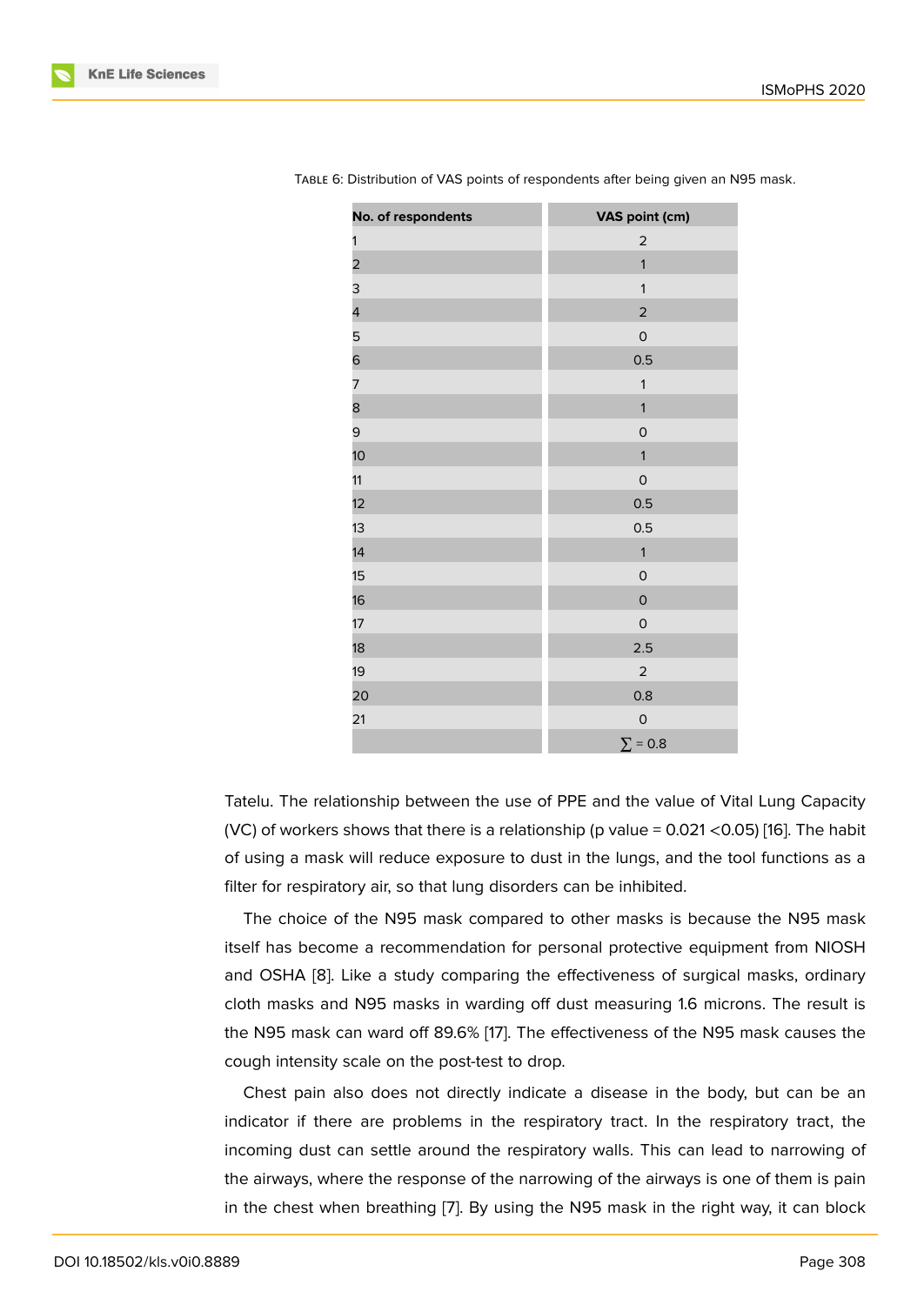the dust that will be inhaled by the workers' noses. By dissipating dust, the factors that cause deposits on the respiratory wall can be avoided. So that the airway of the workers does not narrow due to sediment and workers will no longer feel chest pain due to the dust in the inhaled air.

## **5. Conclusion**

Based on the results of the research and data analysis on the test results of measuring respiratory frequency, cough intensity, and chest pain using the Visual Analog Scale (VAS) method before and after being given the N95 mask, it can be concluded that there is an effect of using N95 masks on respiratory symptom of furniture workers cutting section at Sentra Mebel Kemirahan Malang. Workers are expected to wear personal protective equipment (PPE) masks while working, so that complaints of respiratory problems can be reduced and do not endanger health in the long term. It is hoped that this research can become a reference for conducting further research with the addition of variables and several other factors, such as the time period and the amount of dust that furniture workers may inhale and the variable working period. In addition, variables and instruments can also be developed, such as using Spirometry, Dust Sampler Meter.

## **Acknowledgement**

None

## **Conflict of Interest**

The authors declare that there is no conflict of interest.

## **References**

- <span id="page-10-0"></span>[1] Khumaidah, K (2009). Analisis Faktor-Faktor YAng Berhubungan Dengan Gangguan Fungsi Paru Pada Pekerja Mebel PT Kota Jati Furnindo Desa Suwawal Kecamatan Mlonggo Kabupaten Jepara. Semarang: Universitas Diponegoro.
- <span id="page-10-1"></span>[2] Darmawan, A. (2013). Penyakit Sistem Respirasi Akibat Kerja. *Jambi Medical Journal "Jurnal Kedokteran Dan Kesehatan."*, vol. 1, issue 1, pp. 68-83.
- <span id="page-10-2"></span>[3] Aji, S. D., Maywati, S. and Faturahman, Y. (2012). Dampak Paparan Debu Kayu Terhadap Keluhan Kesehatan Pekerja Mebel Sektor Informal di Sindang Galih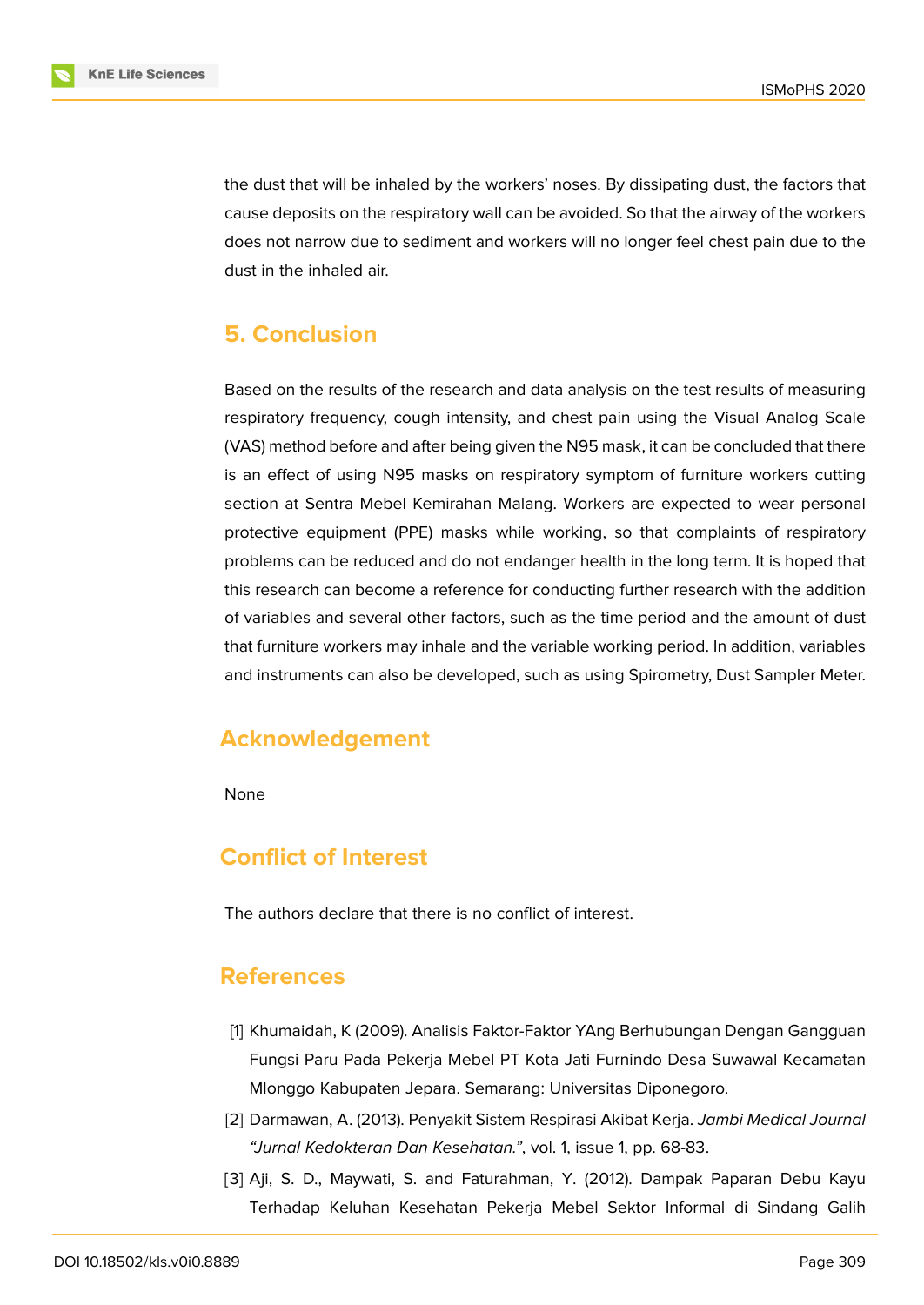

Kelurahan Kahuripan Kecamatan Tawang Kota Tasikmalaya Tahun 2012. *Jurnal Kesehatan Lingkungan,* vol. 2, issue.5, pp. 1-6.

- <span id="page-11-0"></span>[4] Akbar, H., Susanto, A. and Sintorini, M. (2016). Analisis RIsiko Paparan SO2 dan Kebisingan Terhadap Pekerja pada Area Kerja Coal Yard di PT. Indonesia Power, Suralaya, Provinsi Banten. *Indonesian Journal of Urban and Environmental Technology*, vol. 7 issue 2, pp. 41-6.
- <span id="page-11-1"></span>[5] Laga, H., Russeng, S. S. and Wahyu, A. (2013). *Faktor yang berhubungan dengan kapasitas paru tenaga kerja Di Kawasan Industri Mebel Antang Makassar.* Makasar: FKM UNHAS.
- <span id="page-11-2"></span>[6] Miftasari, A. I. (2012). *Hubungan Antara Kadar Debu Dan Pemakaian Masker Dengan Kapasitas Vital Paru Pada Pekerja Bagian Pengamplasan Ud. Putra Kusuma Jati Di Kelurahan Jepon Kabupaten Blora Tahun 2011.* Semarang: Universitas Negeri Semarang.
- <span id="page-11-3"></span>[7] Thaib, Y., Lampus, B. and Akili, R. (2015). Hubungan Antara Paparan Debu Dengan Kejadian Gangguan Saluran Pernafasaan Pada Masyarakat Kelurahan Kairagi Satu Lingkungan 3 Kota Manado. *Jurnal Administrasi Publik UNSRAT*, vol. 4, issue 3, pp. 1-9.
- <span id="page-11-6"></span>[8] Anes, N. I., Umboh, J. M. L. and Kawatu, P. A. T. (2015). Faktor-Faktor Yang Berhubungan Dengan Gangguan Fungsi Paru Pada Pekerja di PT. Tonasa Line Kota Bitung. *Jikmu*, vol. 5, issue 6, pp. 600-7.
- [9] Pinugroho, B. S. and Kusumawati, Y. (2017). Hubungan Usia, Lama Paparan Debu, Penggunaan APD, Kebiasaan Merokok dengan Gangguan Fungsi Paru Tenaga Kerja Mebel di Kec. Kalijambe Sragen. *Jurnal Kesehatan*, vol. 10, issue 2, pp. 37-46.
- <span id="page-11-4"></span>[10] Fujianti, P., Hasyim, H. and Sunarsih, E. (2015). Faktor-Faktor yang Mempengaruhi Timbulnya Keluhan Gangguan Pernapasan pada Pekerja Mebel Jati Berkah Kota Jambi. *Jurnal Ilmu Kesehatan Masyarakat*, vol. 6, issue 3, pp. 186-94.
- <span id="page-11-5"></span>[11] Marsaid,M., Ain, H., and Hidayah, N. (2010). Hubungan Antara Kebiasaan Menggunakan Masker dengan Terjadinya Batuk pada Pekerja Industri Mebel di Desa Karangsini, Kecamatan Sukorejo Kabupaten Pasuruan. *Jurnal Keperawatan*, vol. 1, issue 2, pp. 118-25.
- [12] Harnish, D. A., *et al*. (2013). Challenge of N95 Filtering Facepiece Respirators with Viable H1N1 Influenza Aerosols. *Infection Control & Hospital Epidemiology*, vol. 34, issue 5, pp. 494-9.
- [13] Wibowo, M. A. (2017). *Efektivitas Pemakaian Masker Terhadap Penurunan Gejala Faringitis Pada Pekerja Tambang Yang Terpajan Gas Belerang di Kawah Ijen Banyuwangi.* Malang: Universitas Muhammadiyah Malang.